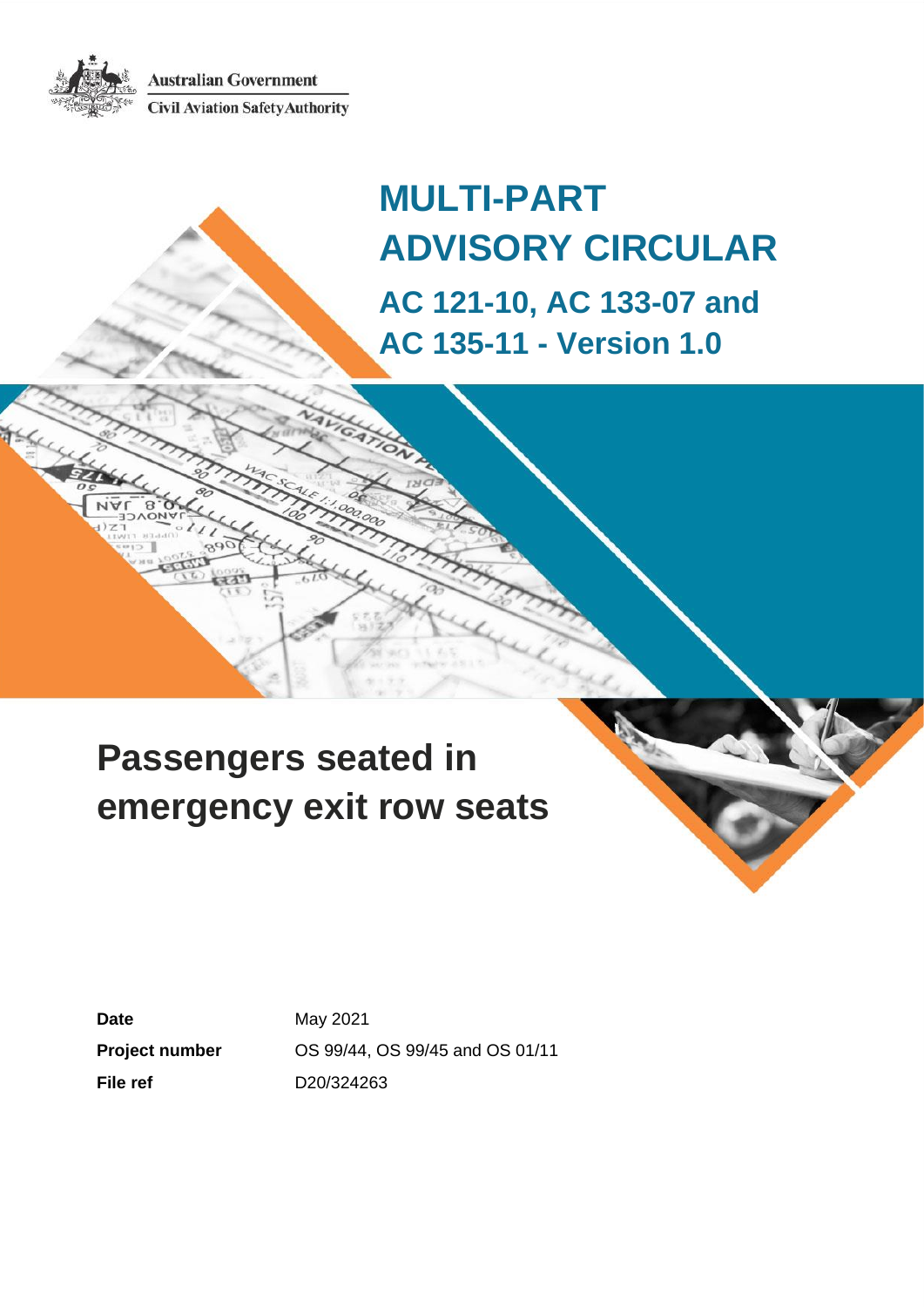Advisory circulars are intended to provide advice and guidance to illustrate a means, but not necessarily the only means, of complying with the Regulations, or to explain certain regulatory requirements by providing informative, interpretative, and explanatory material.

**Advisory circulars should always be read in conjunction with the relevant regulations.**

# Audience

This Advisory Circular (AC) applies to:

- aircraft operators
- cabin safety supervisory personnel
- crew members
- ground operational personnel
- passengers.

### Purpose

This AC provides guidance regarding the requirements for assigning passengers to seats in an emergency exit row for operations that fall under Parts 133, 135 and 121 of CASR.

The purpose of this AC is to:

- assist with the development of procedures that will increase the probability of a timely and safe exit of occupants from the aircraft in the event of an emergency
- provide guidance on selection criteria for suitable persons to occupy emergency exit row seats
- provide guidance on the briefing provided to passengers occupying emergency exit row seats to ensure they are prepared for the function they may be required to perform in an evacuation
- recommend occupancy of emergency exit row seats by suitable persons or positioning crew members during critical phases of flight.

### For further information

For further information, contact CASA's Flight Standard Branch (telephone 131 757).

Unless specified otherwise, all subregulations, regulations, Divisions, Subparts, and Parts referenced in this AC are references to the *Civil Aviation Safety Regulations 1998 (CASR)*.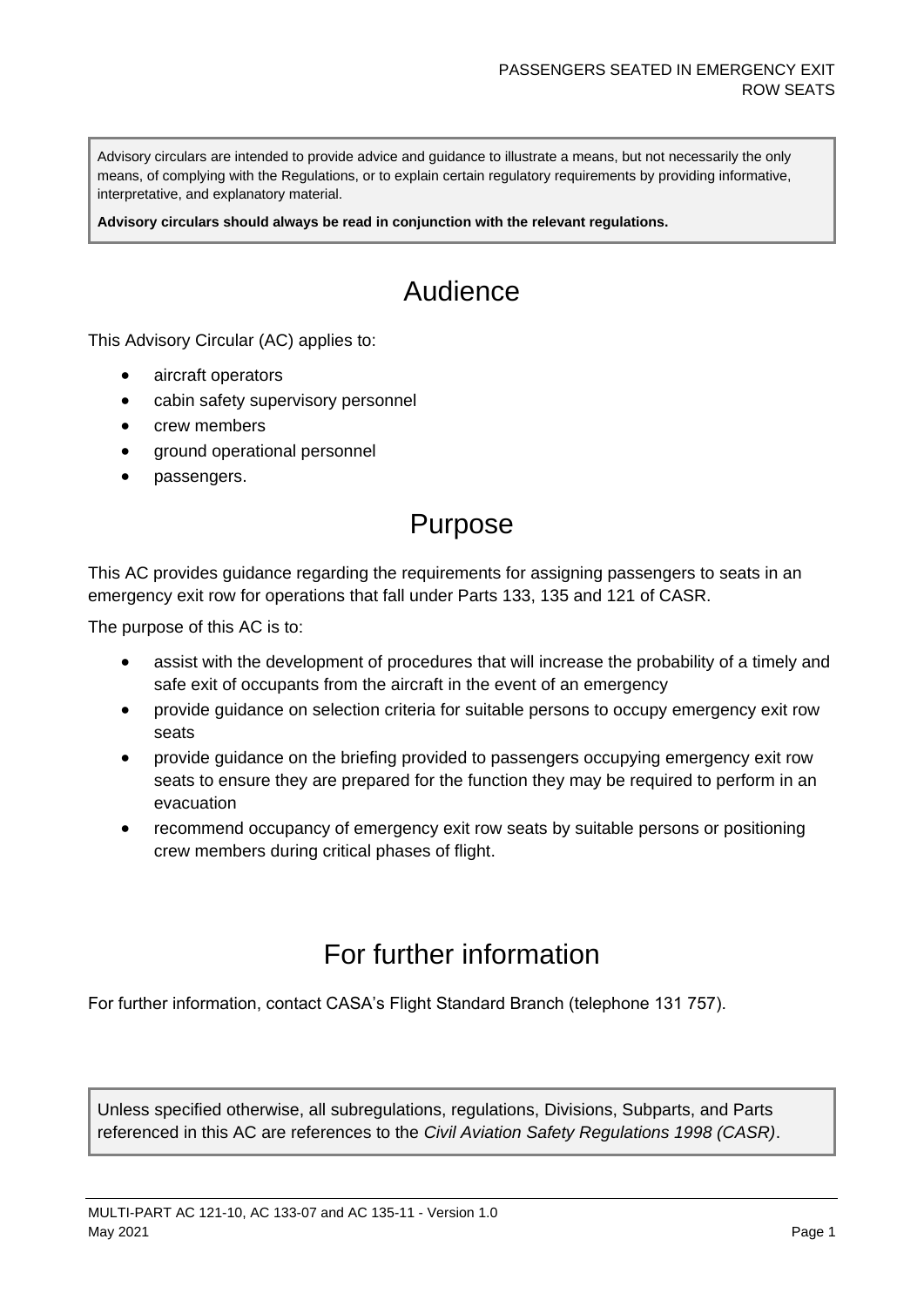# **Status**

This version of the AC is approved by the Branch Manager, Flight Standards.

| Version | Date <sup>1</sup> | <b>Details</b> |
|---------|-------------------|----------------|
| '∨1.0   | May 2021          | Initial AC.    |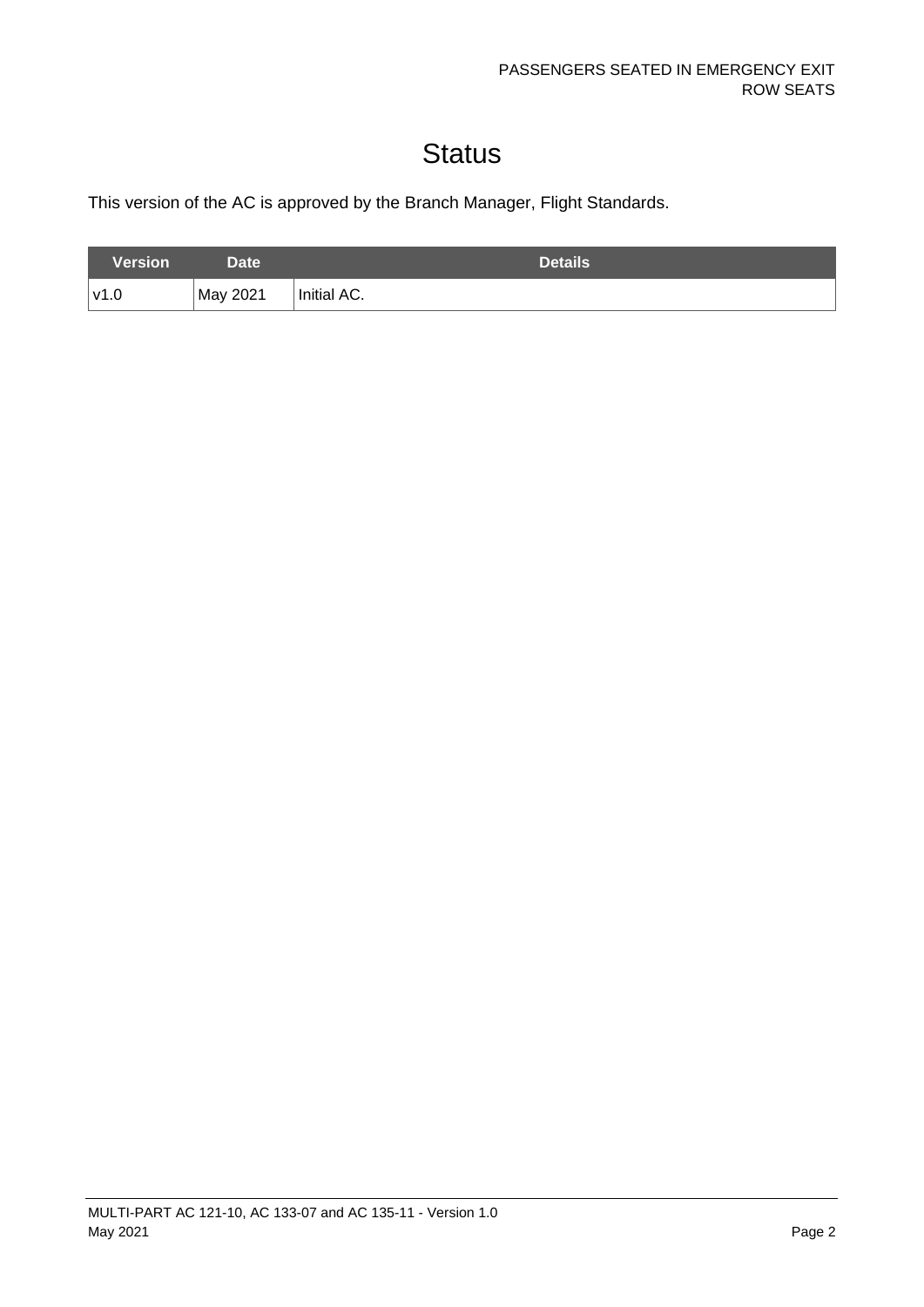### **Contents**

| 1            | <b>Reference material</b>                                                |                              | $\overline{\mathbf{4}}$ |
|--------------|--------------------------------------------------------------------------|------------------------------|-------------------------|
|              | 1.1                                                                      | Acronyms                     | 4                       |
|              | 1.2                                                                      | <b>Definitions</b>           | 4                       |
|              | 1.3                                                                      | References                   | 6                       |
| $\mathbf{2}$ |                                                                          | <b>Introduction</b>          | 7                       |
| 3            |                                                                          | <b>Managing safety risks</b> | 8                       |
| 4            | Eligibility criteria for passengers assigned emergency exit row seats    |                              | 9                       |
| 5            | Assessment of passenger suitability to occupy emergency exit row seating |                              | 11                      |
| 6            | <b>Emergency exit row occupant briefing</b>                              |                              | 13                      |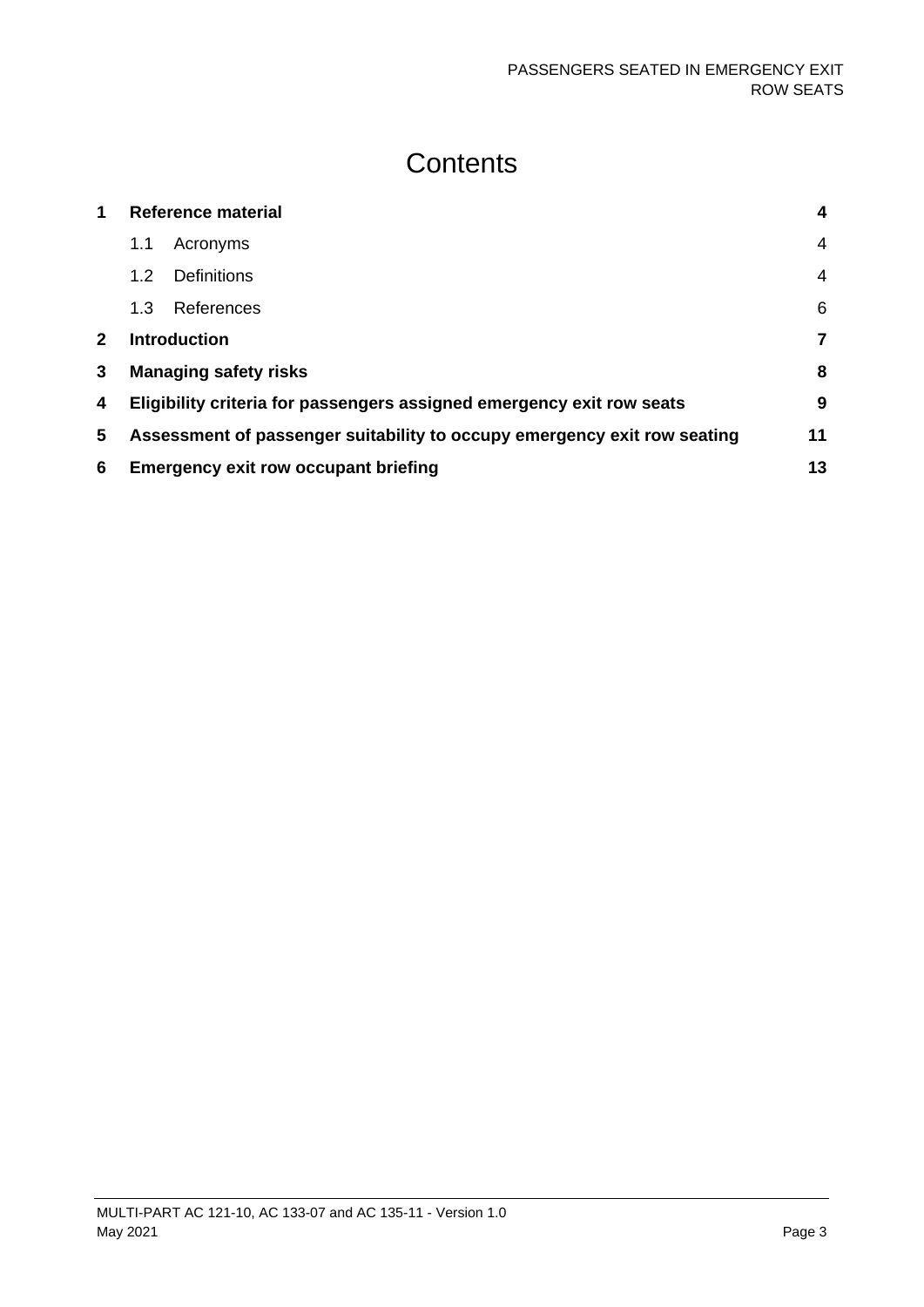## <span id="page-4-0"></span>**1 Reference material**

### <span id="page-4-1"></span>**1.1 Acronyms**

The acronyms and abbreviations used in this AC are listed in the table below.

| Acronym     | <b>Description</b>                        |
|-------------|-------------------------------------------|
| AC          | advisory circular                         |
| <b>ABP</b>  | able-bodied passenger                     |
| CAA NZ      | Civil Aviation Authority New Zealand      |
| CASA        | Civil Aviation Safety Authority           |
| <b>CASR</b> | Civil Aviation Safety Regulations 1998    |
| <b>CSB</b>  | cabin safety bulletin                     |
| <b>EASA</b> | European Union Aviation Safety Agency     |
| <b>FAA</b>  | <b>Federal Aviation Administration</b>    |
| <b>FAR</b>  | <b>Federal Aviation Regulation</b>        |
| <b>IATA</b> | International Air Transport Association   |
| <b>ICAO</b> | International Civil Aviation Organization |
| <b>TCCA</b> | <b>Transport Canada Civil Aviation</b>    |

### <span id="page-4-2"></span>**1.2 Definitions**

Terms that have specific meaning within this AC are defined in the table below.

| Term                      | <b>Definition</b>                                                                                                                                                                                                                                                                                                                                                                                                              |
|---------------------------|--------------------------------------------------------------------------------------------------------------------------------------------------------------------------------------------------------------------------------------------------------------------------------------------------------------------------------------------------------------------------------------------------------------------------------|
| able-bodied passengers    | Passengers who are clearly physically able and are willing to assist crew in<br>emergency situations.                                                                                                                                                                                                                                                                                                                          |
| cabin crew member         | A crew member who performs, in the interests of the safety of an aircraft's<br>passengers, duties assigned by the operator or the pilot in command of the<br>aircraft, but is not a flight crew member.                                                                                                                                                                                                                        |
| crew member               | A person carried on the aircraft who is authorised by the operator of the<br>aircraft to carry out a specified function during flight time relating to the<br>operation, maintenance, use or safety of the aircraft, the safety of the<br>aircraft's passengers, or the care or security of any cargo which may affect<br>the safety of the aircraft or its occupants, and who has been trained to carry<br>out that function. |
| critical phases of flight | The period of high workload on the flight deck; normally, the periods between<br>the beginning of taxiing until the aircraft is on the route climb phase and<br>between the final part of descent to aircraft parking.                                                                                                                                                                                                         |
| direct access             | A direct route or passage from a seat to an exit from which a passenger can<br>proceed without entering an aisle or passing around an obstruction.                                                                                                                                                                                                                                                                             |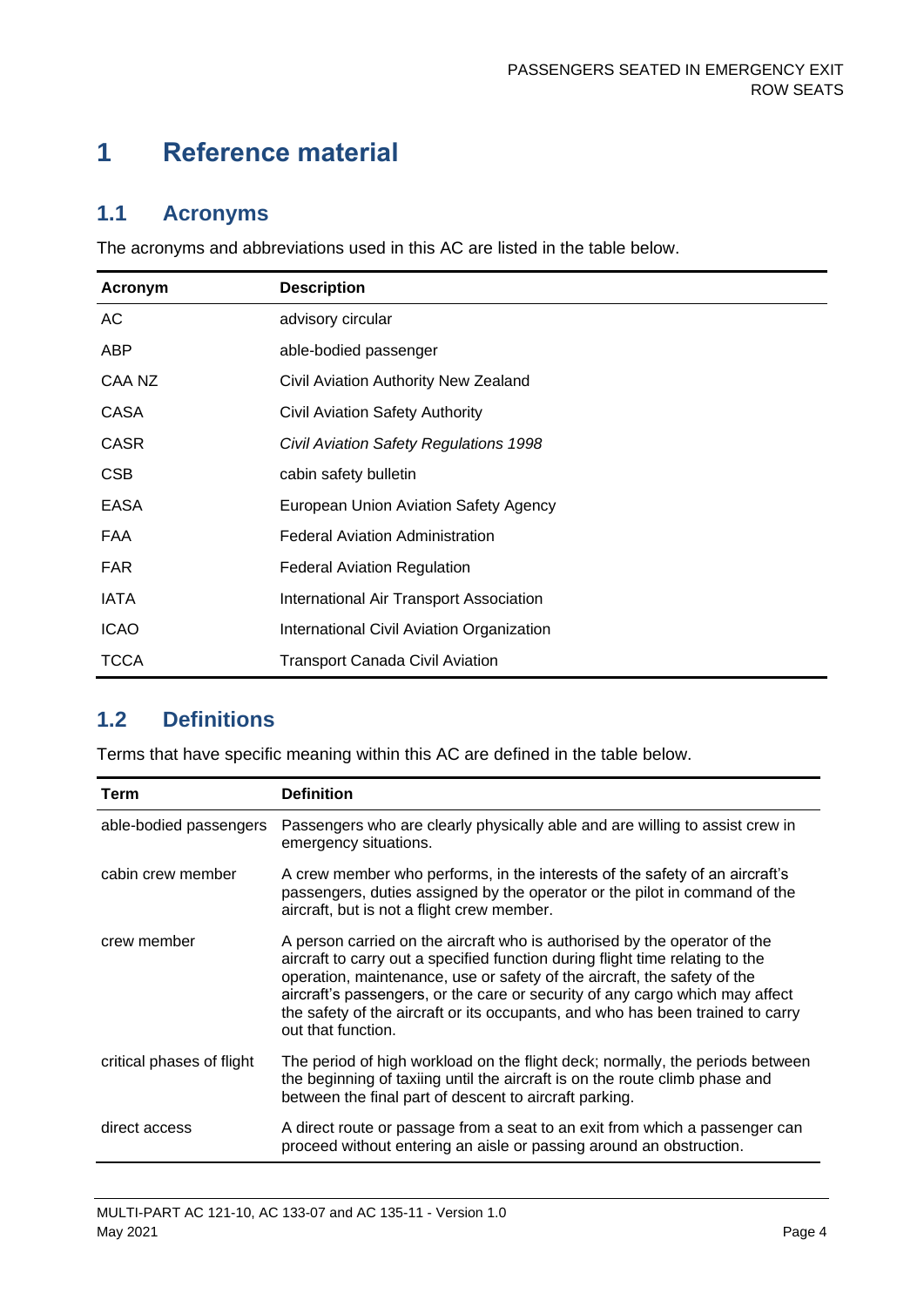| <b>Term</b>          | <b>Definition</b>                                                                                                                                                                                                                                                                                                                                                                                                                                                                                                                      |
|----------------------|----------------------------------------------------------------------------------------------------------------------------------------------------------------------------------------------------------------------------------------------------------------------------------------------------------------------------------------------------------------------------------------------------------------------------------------------------------------------------------------------------------------------------------------|
| emergency exit       | A door, window exit or any other type of exit (e.g. hatch in the flight deck, tail<br>cone exit) used as an egress point to allow maximum opportunity for cabin<br>evacuation within an appropriate time frame.                                                                                                                                                                                                                                                                                                                        |
| emergency exit seats | Defined as:<br>• each seat having direct access to an exit<br>• each seat in a row of seats through which passengers would have to pass<br>to gain access to an exit, from the first seat inboard of the exit to the first<br>aisle inboard of the exit, and<br>• a seat from which a passenger can proceed directly to an exit without<br>entering an aisle or passing around an obstacle.                                                                                                                                            |
| exposition           | For an Australian air transport operator: the set of documents approved by<br>CASA under regulation 119.075 of CASR in relation to the operator, and if the<br>set of documents is changed under regulation 119.085, 119.095 or 119.105,<br>or in accordance with the process mentioned in regulation 119.100—the set<br>of documents as changed.                                                                                                                                                                                      |
|                      | Essentially, the exposition is a document or set of documents describing how<br>an organisation operates safely (often referred to as the operations manual).                                                                                                                                                                                                                                                                                                                                                                          |
| operator             | Means:<br>• if the operation of the aircraft is authorised by an AOC, a Part 141<br>certificate or an aerial work certificate—the holder of the AOC or<br>certificate, or<br>otherwise—the person, organisation or enterprise engaged in aircraft<br>$\bullet$<br>operations involving the aircraft.                                                                                                                                                                                                                                   |
| passenger            | In relation to an aircraft, means a person who:<br>• intends to travel on a particular flight on the aircraft, or<br>• is on board the aircraft for a flight, or<br>• has disembarked from the aircraft following a flight<br>• and who is not a member of the crew of the aircraft for the flight.                                                                                                                                                                                                                                    |
| restricted person    | Means a:<br>• deportee (within the meaning of subsection 5 (1) of the Migration Act<br>1958), or<br>• removee (within the meaning of subsection 5 (1) of the Migration Act<br>1958), or<br>person in custody, or<br>• passenger carried on an aircraft:<br>$\circ$ who is on the aircraft because the passenger has been refused entry to<br>a country, or<br>$\circ$ whose passport does not include a visa required for entry to the<br>passenger's destination country.                                                             |
| suitable person      | A person is suitable to occupy an emergency exit row seat or a seat adjacent<br>to an emergency exit if the person:<br>• is reasonably fit, strong, and able to assist with the rapid evacuation of<br>the aircraft in an emergency, and<br>• would not, because of a condition or disability, including an inability to<br>understand oral instructions, hinder:<br>$\circ$ other passengers during an evacuation of the aircraft in an emergency,<br>or<br>$\circ$ the aircraft's crew in carrying out their duties in an emergency. |
| unstaffed exit       | Emergency exit for which no cabin crew member has been positioned for the                                                                                                                                                                                                                                                                                                                                                                                                                                                              |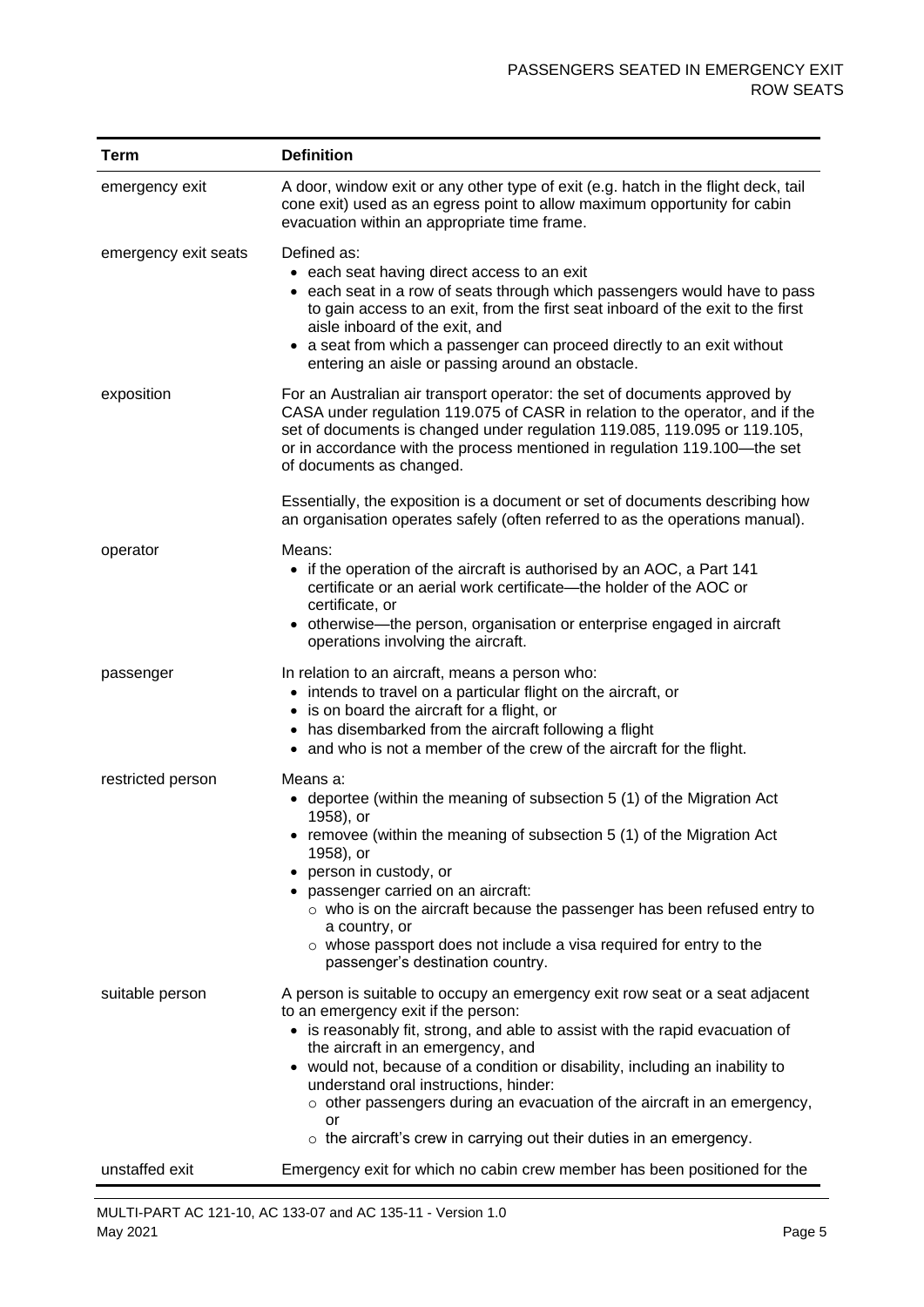| <b>Term</b> | <b>Definition</b> |
|-------------|-------------------|
|             | flight.           |

### <span id="page-6-0"></span>**1.3 References**

#### **Regulations**

Regulations are available on the Federal Register of Legislation website<https://www.legislation.gov.au/>

| <b>Document</b>          | Title                                     |
|--------------------------|-------------------------------------------|
| Division 133.D.7 of CASR | Passenger transport and medical transport |
| Division 135.D.7 of CASR | Passenger transport and medical transport |
| Division 121.D.7 of CASR | Passenger transport and medical transport |

#### **International Civil Aviation Organization documents**

International Civil Aviation Organization (ICAO) documents are available for purchase from<http://store1.icao.int/>

| <b>Document</b> | Title                                                                              |
|-----------------|------------------------------------------------------------------------------------|
| ICAO Doc 10086  | Manual on Information and Instructions for Passenger Safety<br>First Edition, 2018 |

#### **Advisory material**

CASA's advisory circulars are available at [http://www.casa.gov.au/AC](http://www.casa.gov.au/ACs)

CASA's Civil Aviation Advisory Publications are available at [http://www.casa.gov.au/CAAP](http://www.casa.gov.au/CAAPs)

| <b>Document</b> | Title                                |
|-----------------|--------------------------------------|
| CASA CSB 7      | Passenger safety briefings           |
| CASA CSB 12     | General aviation passenger briefings |

#### **Other**

| <b>Document</b> | Title                                                                                           |
|-----------------|-------------------------------------------------------------------------------------------------|
| CAA NZ AC 121-6 | Occupancy of Emergency Exit Rows<br>Revision 0, 20 December 2018                                |
| EASA            | Easy Access Rules for Air Operations (Regulation (EU) No 965/2012)<br>Revision 14, October 2019 |
| FAA 121-24D     | Passenger Safety Information Briefing and Briefing Cards                                        |
| <b>IATA</b>     | <b>Cabin Operations Safety Best Practices Guide</b><br>Sixth edition, January 2020              |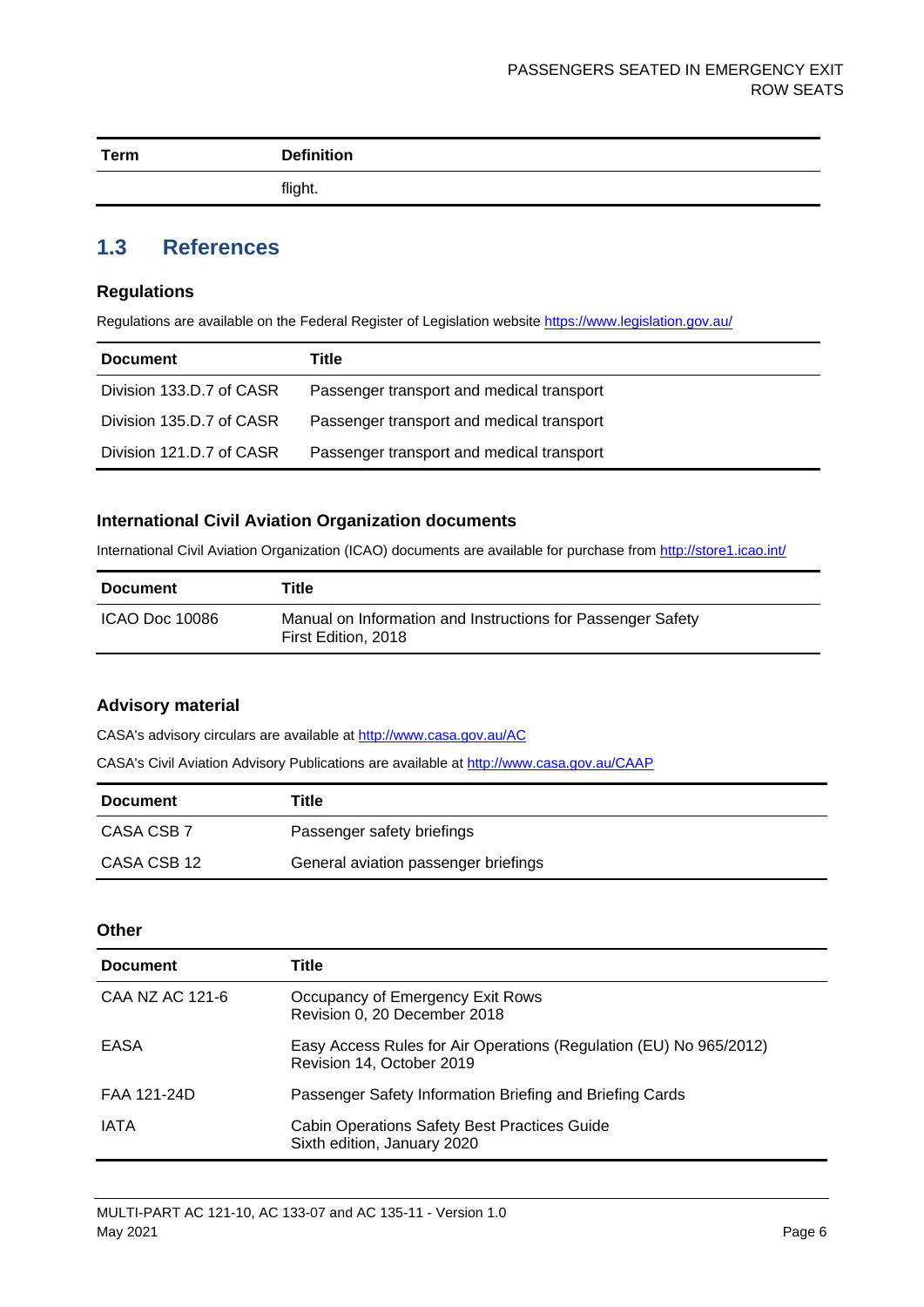| <b>Document</b> | Title                                                                                     |
|-----------------|-------------------------------------------------------------------------------------------|
| TCCA AC 700-014 | Passenger Seating Requirements and Accessible Air Transportation<br>Issue 01, August 2009 |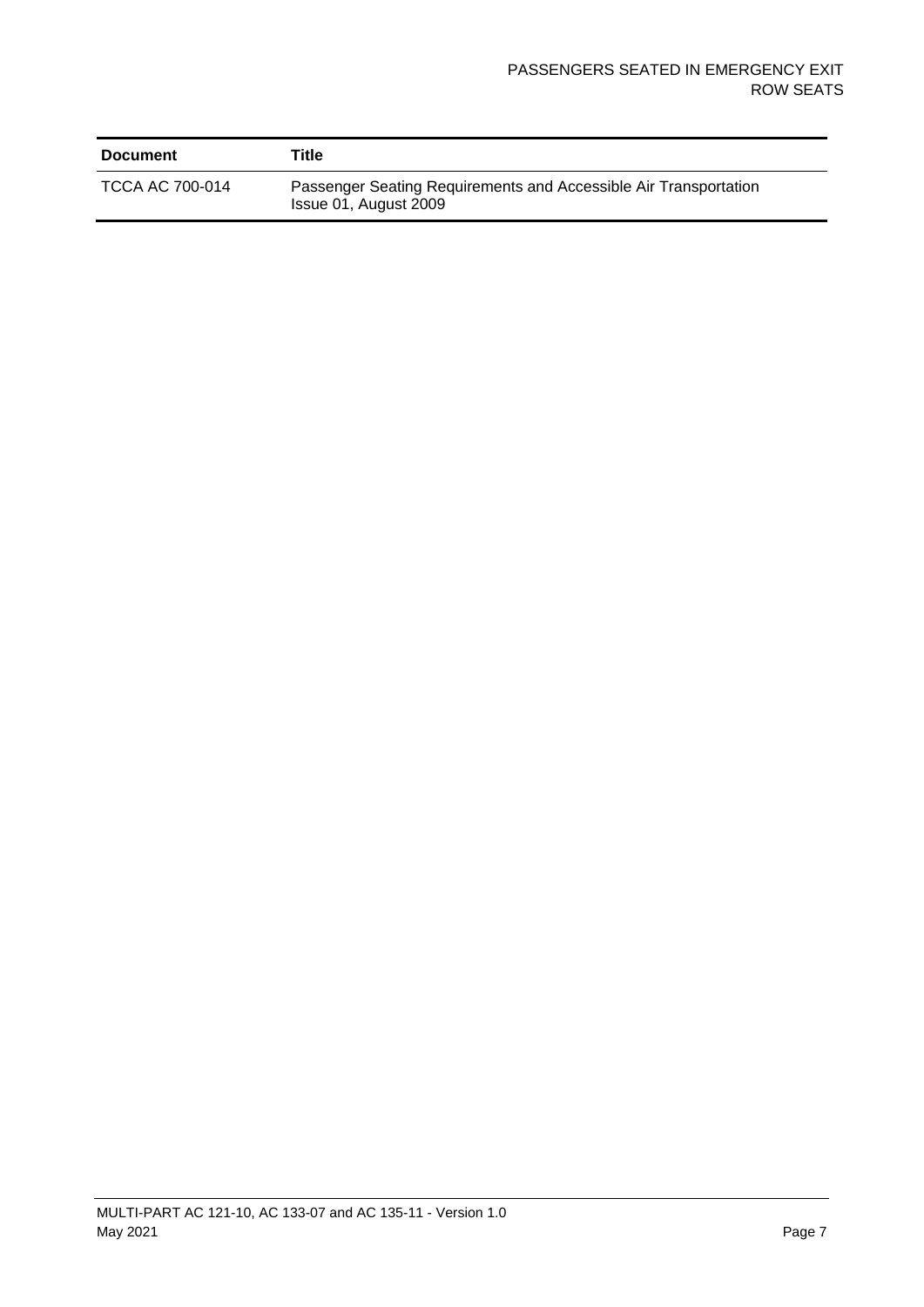### <span id="page-8-0"></span>**2 Introduction**

- 2.1.1 The actions of passengers in an emergency can have a significant impact on survival. Passengers seated adjacent to emergency exits play a particularly important role in assisting the crew during an evacuation where response time is critical.
- 2.1.2 Emergency exit row seating encompasses each seat in a row of seats located at an emergency exit, with direct access to the exit. When emergency exits are not assigned to crew members, they are referred to as unstaffed exits (or self-help exits). Unstaffed exits may be floor-level exits or window exits, such as those located on some aircraft at the over-wing location.
- 2.1.3 Having at least one suitable person seated at unstaffed exit rows or at an exit where one crew member is responsible for a pair of exits during critical phases of flight, will aid in the timely and safe exit of passengers during an emergency evacuation and reduce the possibility of injuries and loss of life.
- 2.1.4 While all passengers must act according to safety directions given by the crew during the evacuation process<sup>1</sup>, the reaction of passengers seated in an emergency exit row is even more vital. The crew commands will vary depending on many factors (e.g. the nature and location of the emergency, potential fire, and other dangers outside or inside the aircraft). It is essential that passengers seated in emergency exit rows are well briefed to ensure they understand how and when to open specific exits, and when the exits should not be opened.
- 2.1.5 The following considerations are relevant when developing procedures for identifying suitable persons and the assignment of those persons to emergency exit rows seats.
- 2.1.6 The passengers assigned:
	- are sufficiently able-bodied to meet the functions required to operate an exit and assist with the rapid evacuation of the aircraft e.g. having sufficient mobility, strength, and dexterity in both arms, both hands and both legs
	- would not, because of a condition or disability, including an inability to understand oral instructions, adversely affect the safety of other passengers or crew members during an evacuation, or the aircrafts crew in carrying out their duties in an evacuation
	- are willing to provide assistance in an emergency evacuation should it be required
	- are provided with an adequate safety briefing specific to their responsibilities in an emergency.

<sup>1</sup> CASR 91.580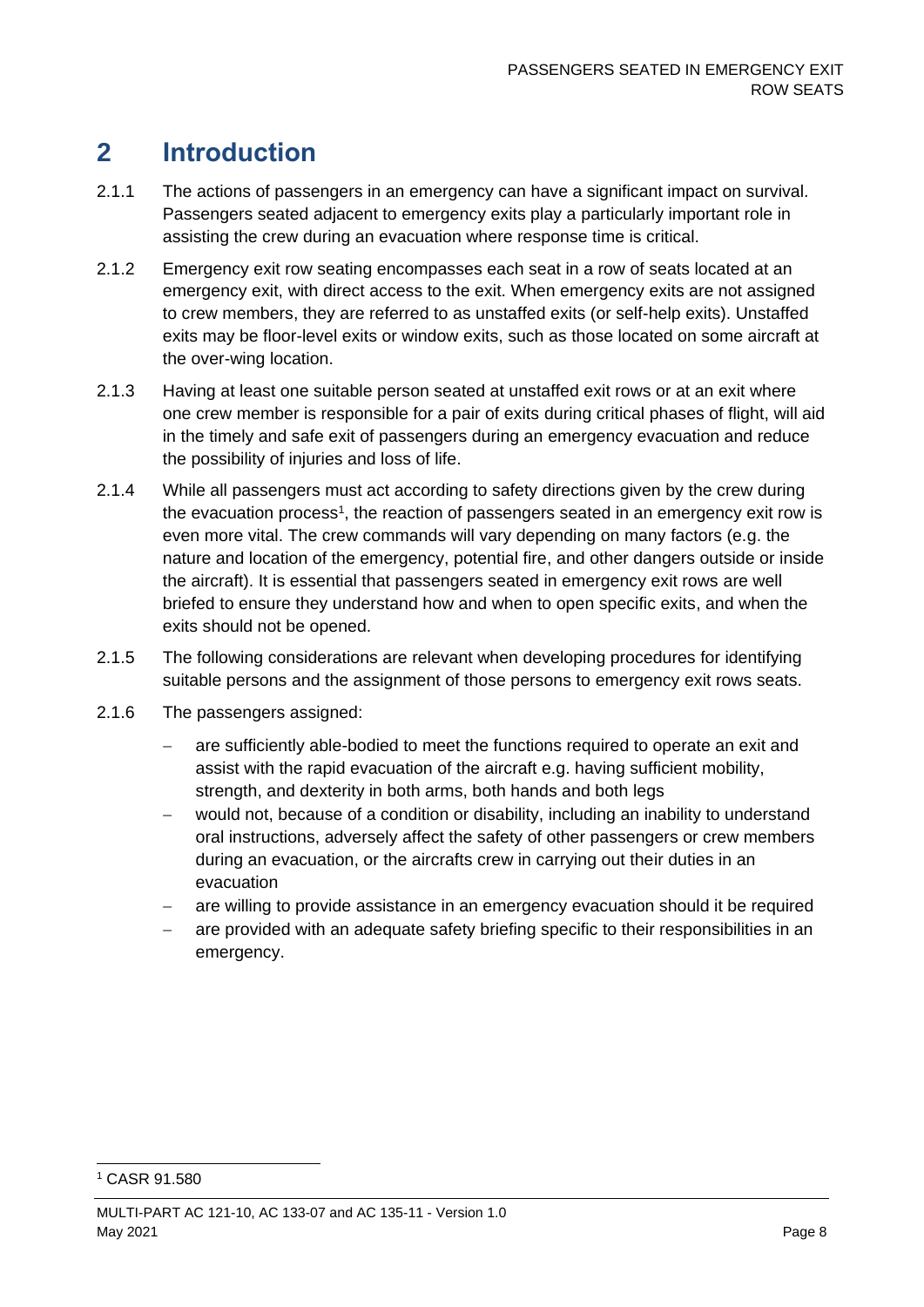## <span id="page-9-0"></span>**3 Managing safety risks**

- 3.1.1 The safety risks associated with not having appropriate briefings and suitable persons seated at unstaffed exits include, but are not limited to:
	- − a reduction in the number of exits available for evacuation where crew members are unable to get to the exits to open them e.g. available exits are not opened
	- delays in opening available exits, resulting in delays to the evacuation process
	- − exits being opened when they should not be e.g. a passenger opens the exit without assessing the outside conditions
	- − operation of exits by passengers who are not aware of the instructions specific to that exit e.g. how to open, remove and discard the exit
	- − passengers seated in an emergency exit row having an adverse reaction to the emergency due to inadequate briefings
	- − passengers that are not suitably able-bodied, lacking the strength and ability to remove the exit, attempting to open the exit, and delaying or impeding an evacuation process.
- 3.1.2 It is recommended that these safety risks be considered in the development of procedures to mitigate potential adverse situations at these exits during an emergency.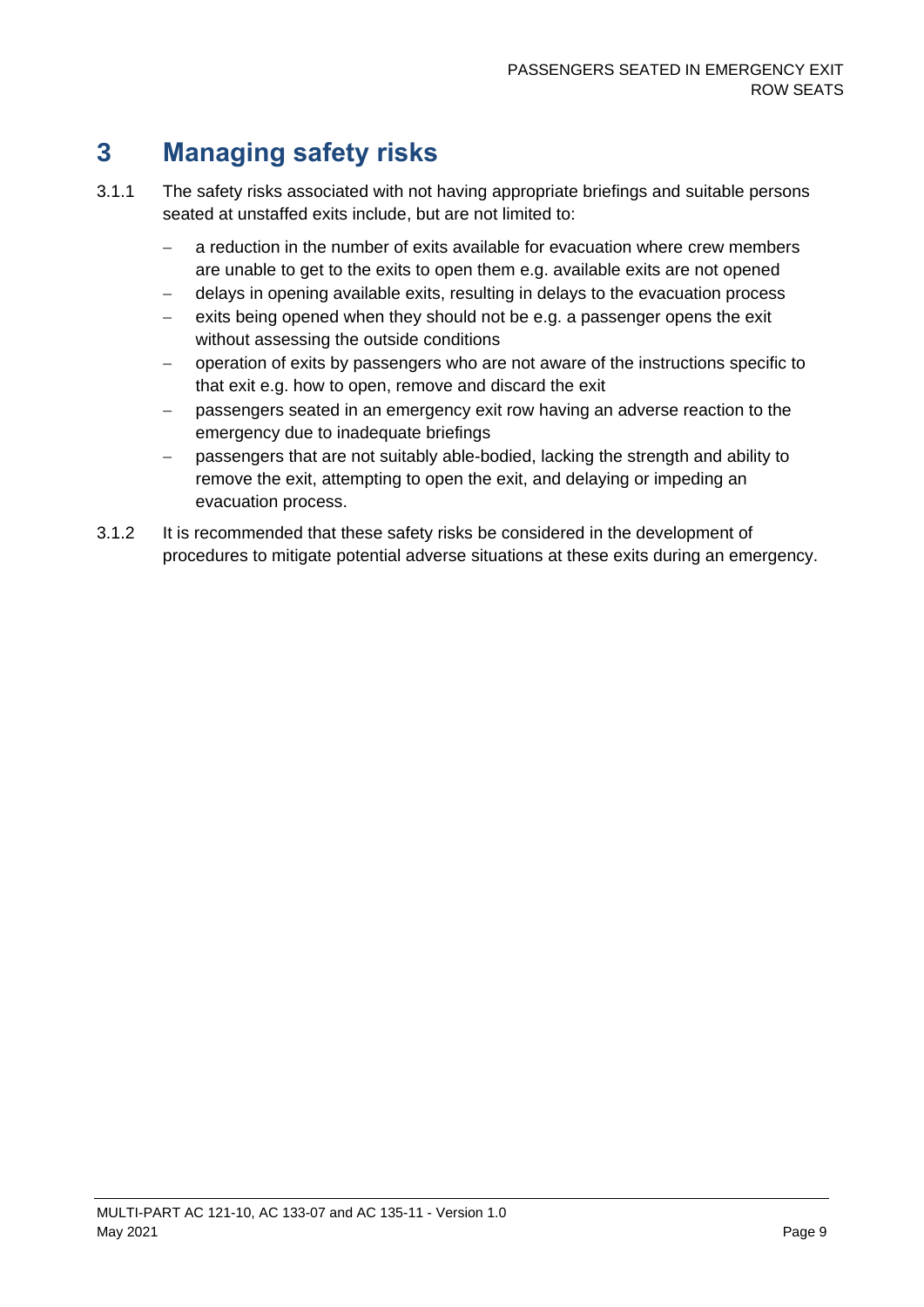### <span id="page-10-0"></span>**4 Eligibility criteria for passengers assigned emergency exit row seats**

- 4.1.1 It is recommended that the operator's procedures include eligibility criteria that passengers must meet to occupy seats located in an emergency exit row.
- 4.1.2 ICAO provides the following guidance in relation to criteria for assigning passengers to emergency exit row seats<sup>2</sup>:
	- Passengers seated in emergency exit rows should meet the following criteria:
		- o be physically capable of operating the emergency exit
		- o be capable of understanding the printed and spoken emergency instructions
		- o be able to visually determine if the exit is safe to open
		- o have sufficient mobility, strength, and dexterity to reach, operate and stow (or otherwise dispose of) the emergency exit if removable
		- o be able to receive oral information from the crew and to communicate that information to other passengers orally
		- o be of a minimum age (as established by the operator) to ensure that they have the physical, cognitive, and sensory capacity to operate the exit
		- o not be responsible for another person, as this can hinder the opening of the exit
		- o not be travelling with any animal in the cabin
		- o not have a condition that might cause them harm by opening the exit, and
		- o not have any other condition that might slow the opening of the exit or the flow of passengers, or impede the pathway.
	- The operator's procedures should clearly indicate persons who may not, under any circumstances, occupy an emergency exit row seat e.g. passengers who do not/will not accept responsibility for the emergency exit.
- 4.1.3 Some questions that might assist an operator in establishing their criteria for suitable persons, in conjunction with their safety management system (SMS), include:
	- Does the suitable person criteria take the type and weight of the exit/exit door into account?
	- What measures are in place to ensure that a suitable person does not become unsuitable for emergency exit row seating during flight (such as, but not limited to, a passenger who does not fit the suitable person criteria swapping seats and sitting in the emergency exit row)?
	- − How does a continuous risk assessment process consider the choice of passengers seated in exit rows?
	- − How does a continuous risk assessment process analyse situations that might arise in an emergency?
	- What are the processes and training for cabin crew and ground operational personnel to re-seat ineligible exit row passengers before flight/during flight/for landing?

<sup>&</sup>lt;sup>2</sup> Source document: ICAO Doc 10086 Manual on Information and Instructions for Passenger Safety, First Edition 2018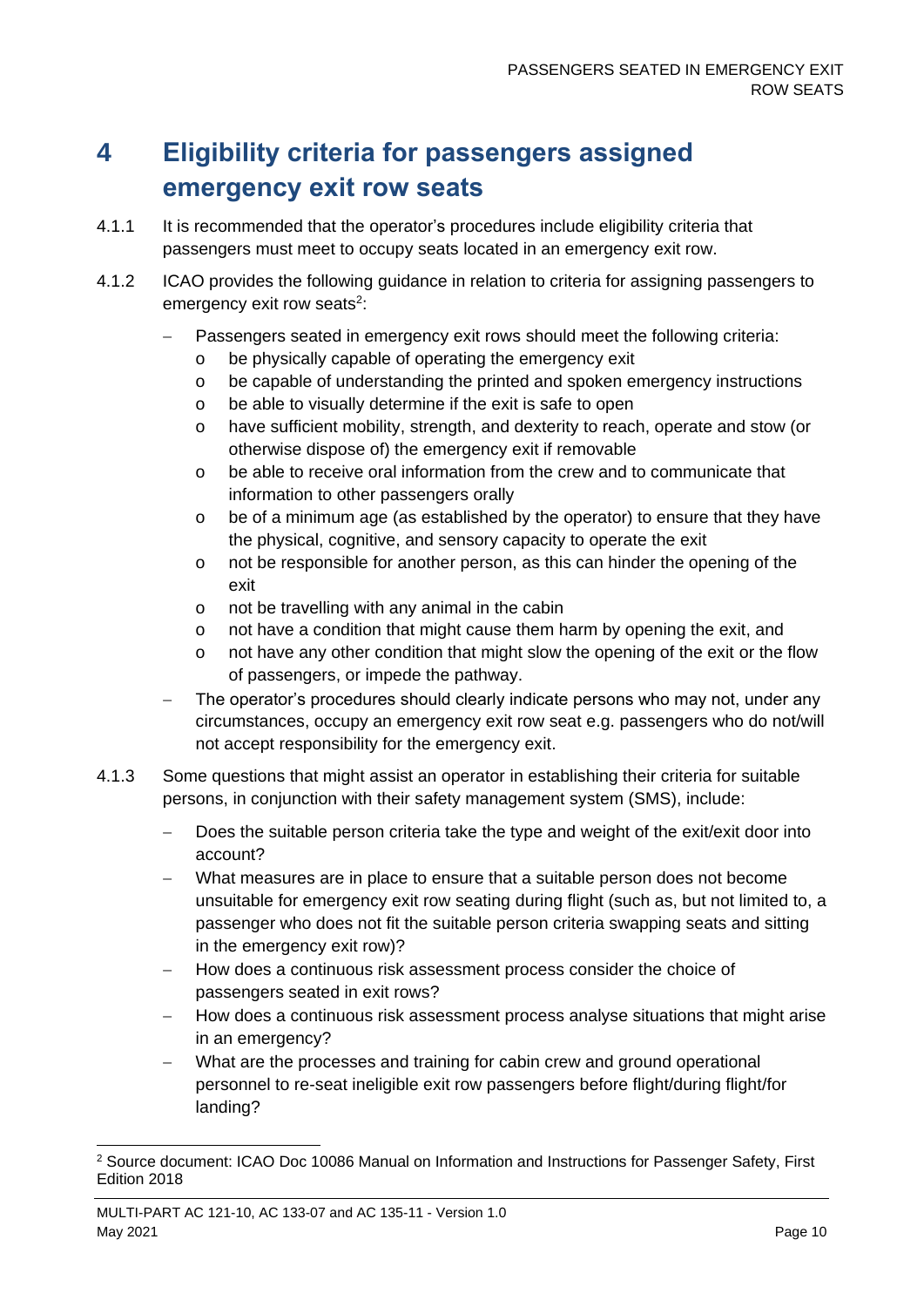- − Is data logged and are actions taken to mitigate the above situations with the aim of preventing them from recurring?
- − What are the responsibilities of unstaffed exit row occupants?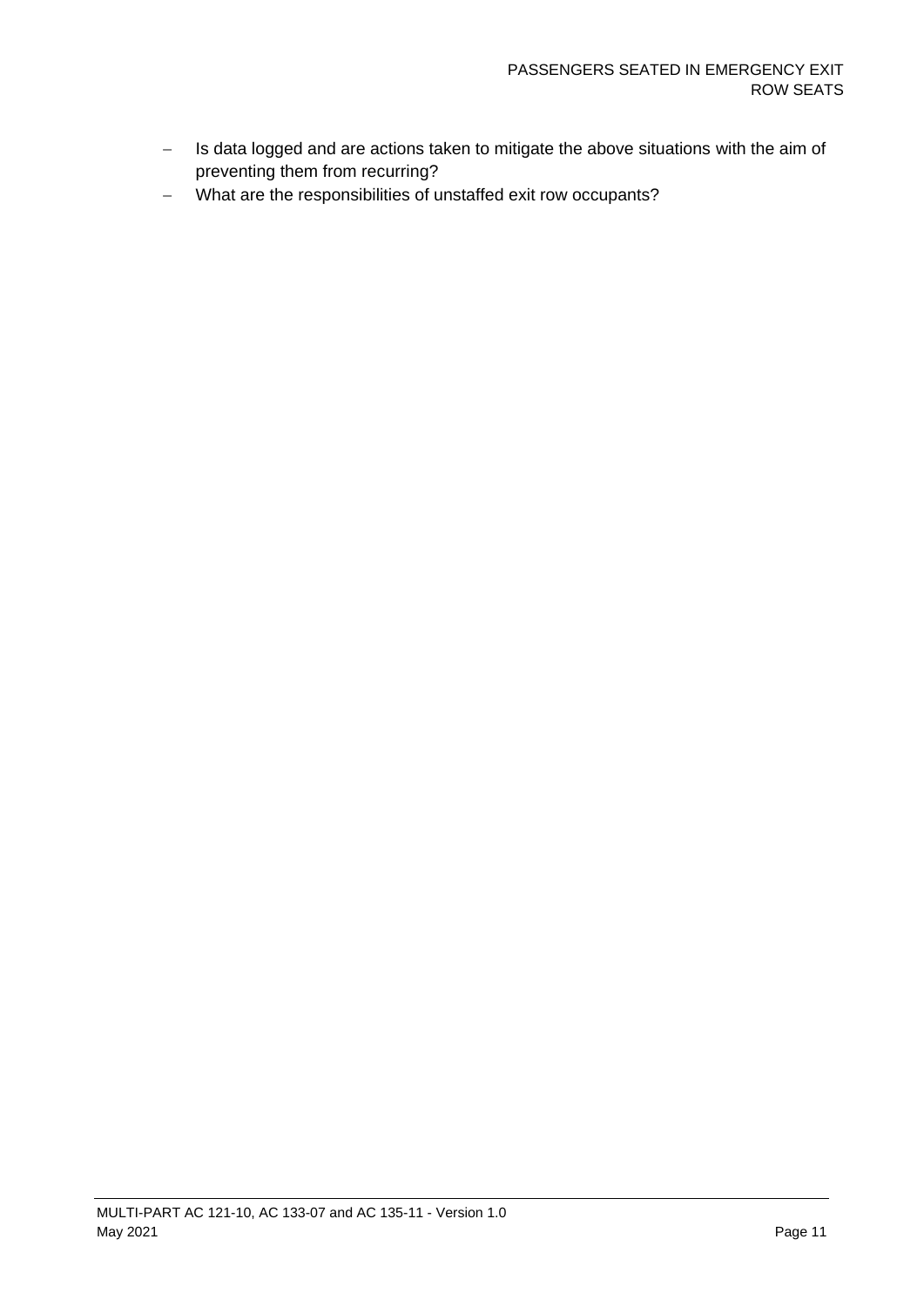### <span id="page-12-0"></span>**5 Assessment of passenger suitability to occupy emergency exit row seating**

- 5.1.1 It may be difficult for the operator or its operational personnel to assess a passenger's abilities and language comprehension; therefore, it is important that procedures be developed to assist personnel and crew validate the selection criteria and occupancy restrictions of an emergency exit row.
- 5.1.2 Assigning suitable passengers to emergency exit row seats prior to boarding the aircraft is preferable. To facilitate this, it is recommended that, in addition to cabin crew, the procedures are provided to personnel that:
	- − accept passengers at check-in
	- − assist with check-in at kiosks
	- are responsible for passenger boarding.
- 5.1.3 Where passengers are able to use electronic media to select exit row seats and check in without coming into contact with the operator's personnel (e.g. self-service check-in options such as kiosks or the internet), a means of screening those passengers for suitability will need to be addressed in the procedures.
- 5.1.4 Procedures should be established to allocate duties to a crew member (or members) for assessing the suitability of emergency exit row passengers once they have boarded the aircraft<sup>3</sup> .
- 5.1.5 It is recommended that the procedures for the pre-flight individual emergency exit seat verification include:
	- visual assessment by an assigned crew member to determine suitability of each passenger occupying an exit seat
	- − verbal assessment by an assigned crew member to determine suitability of each passenger occupying an exit seat
	- a request to read over the safety information briefing card regarding exit seating
	- agreement from each passenger occupying an exit seat that they are willing and able to assist in an emergency evacuation
	- − informing the assigned personnel that exit seat verification has been confirmed before boarding door closure.
- 5.1.6 In addition to operating the emergency exit, passengers seated in an emergency exit row must understand the verbal commands of the crew during the evacuation process. Commands may vary depending on the nature and location of the accident, potential fire, or other danger outside or inside the aircraft. Therefore, it is critical that passengers seated in emergency exit rows understand all commands given by the crew (e.g. when to, and when not to, open exits).

<sup>3</sup> CASR 121.270 (4)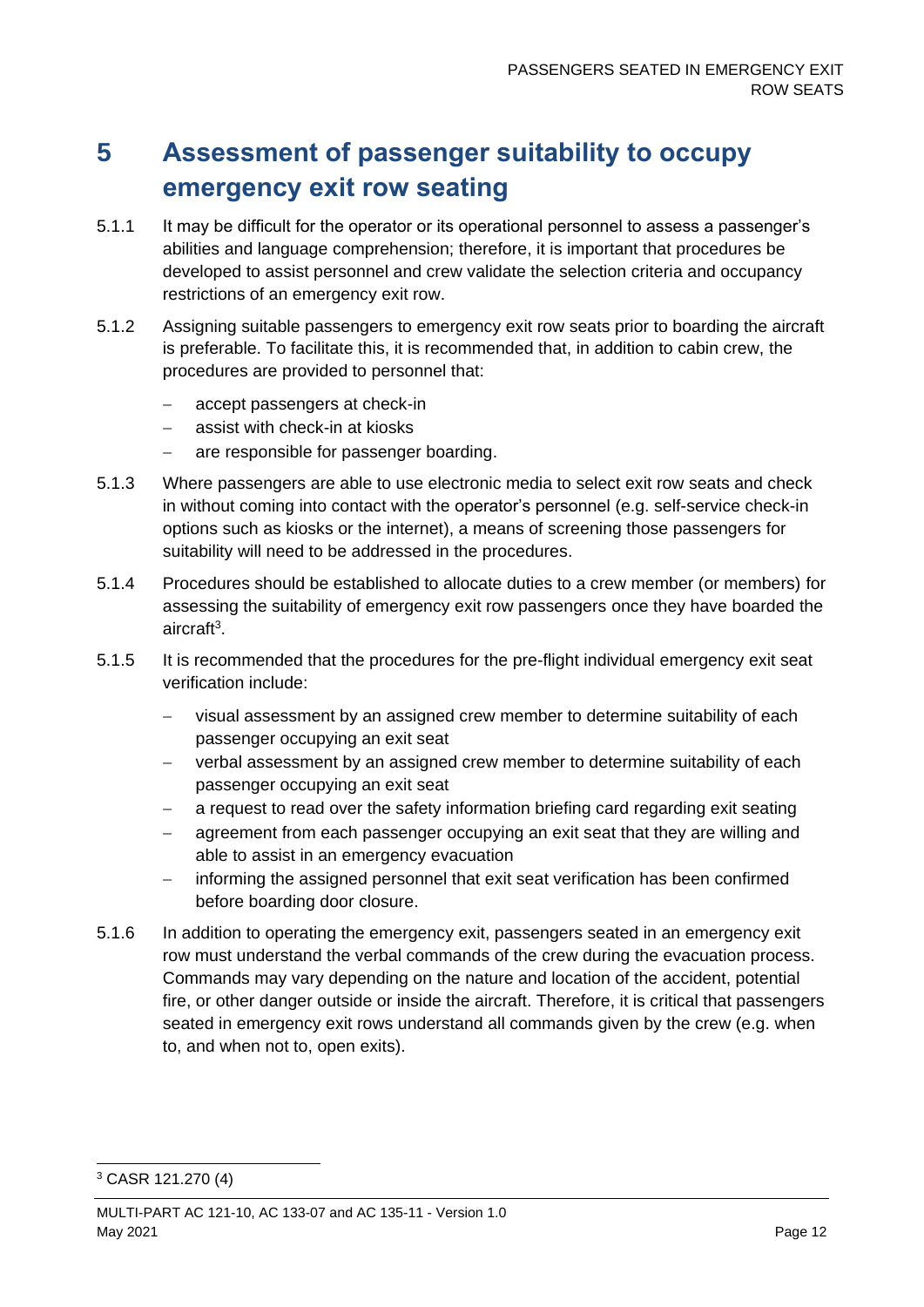5.1.7 The need to re-assess passengers seated at an emergency exit row prior to landing to ensure ongoing suitability should be considered e.g. a passenger may have become ill, intoxicated, or sedated during the flight, or been re-located to another seat. In any of these cases, a different passenger could be seated in the exit row during descent and would not have received the individual safety briefing and suitability assessment prior to flight.